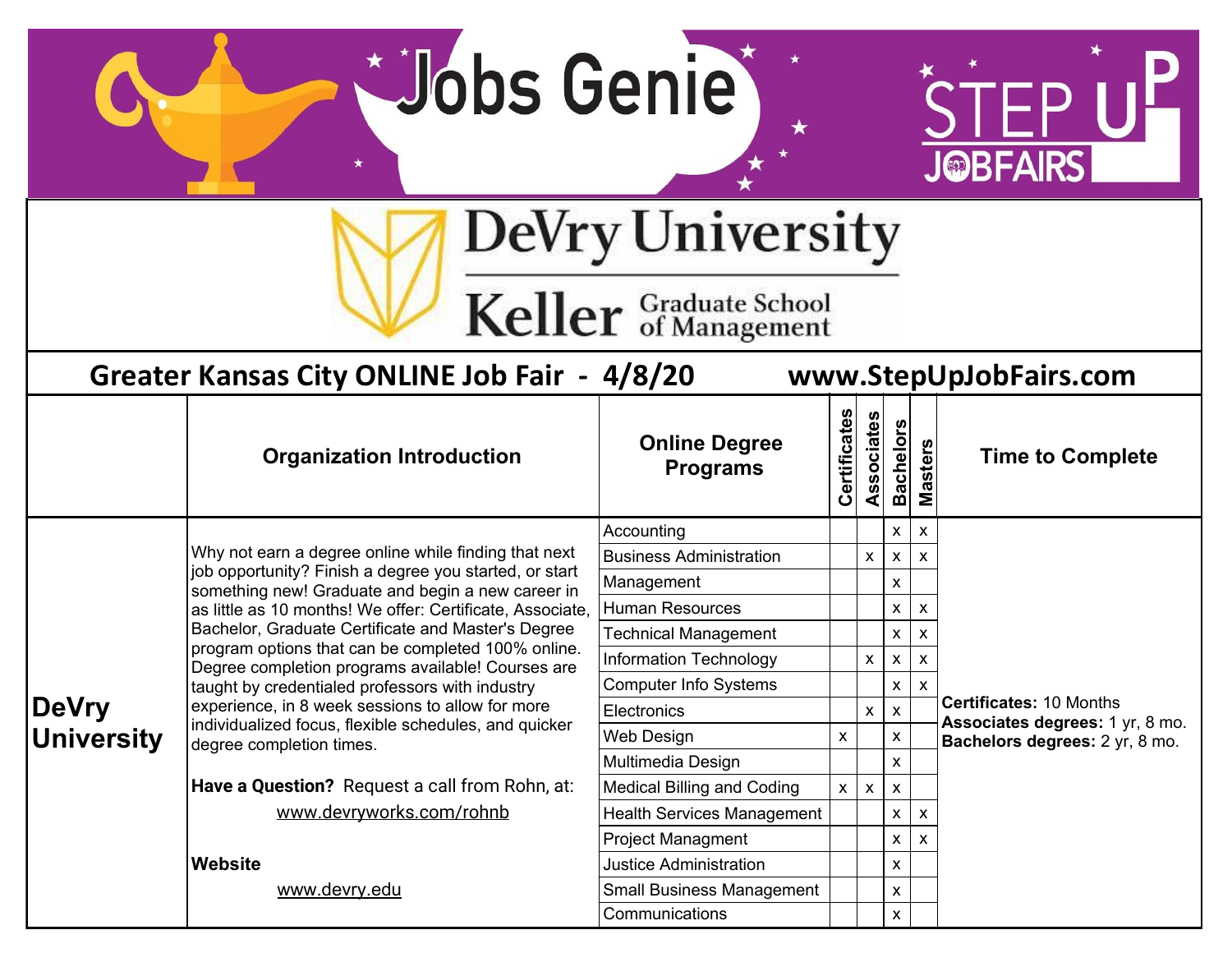**Jobs Genie** 



## **FedEx** Ground. **FedEx** Ground. **FedEx** Ground.



**Greater Kansas City ONLINE Job Fair - 4/8/20 www.StepUpJobFairs.com**

|                        | <b>Employer Introduction</b>                                                                                                                                                                                                                                                                                                                                                                                                       | <b>Opportunities</b>    | Openings | ă<br>18 <sub>y</sub> | Ĕ.           | Time<br>π | Shift<br>$\mathbf{S}$ | Shift<br>2 <sub>nd</sub> | <b>Shift</b><br>$\overline{\mathsf{3rd}}$ | င်္ | 둡<br>ځ | Ĕ<br>buno <sup>.</sup><br><b>Ba</b> | <b>Insurance</b><br>ealth | Wage Range              |
|------------------------|------------------------------------------------------------------------------------------------------------------------------------------------------------------------------------------------------------------------------------------------------------------------------------------------------------------------------------------------------------------------------------------------------------------------------------|-------------------------|----------|----------------------|--------------|-----------|-----------------------|--------------------------|-------------------------------------------|-----|--------|-------------------------------------|---------------------------|-------------------------|
| <b>FedEx</b><br>Ground | Unbox your potential. FedEx Ground is now hiring!<br>FedEx Ground team members thrive in a fast-<br>paced environment with a mission of connecting<br>the world by enabling commerce. Enjoy weekly<br>paychecks, multiple shifts, and tuition<br>reimbursement. Full Time and flexible schedules<br>available in some locations.<br>4 Locations: 2 in Olathe, plus Shawnee & KC MO<br>For More Info: GroundWarehouseJobs.Fedex.com | <b>Package Handlers</b> | 300      |                      | $\mathsf{x}$ |           |                       | x   x   x   x            |                                           |     |        |                                     |                           | $X$   X   Up to \$17/hr |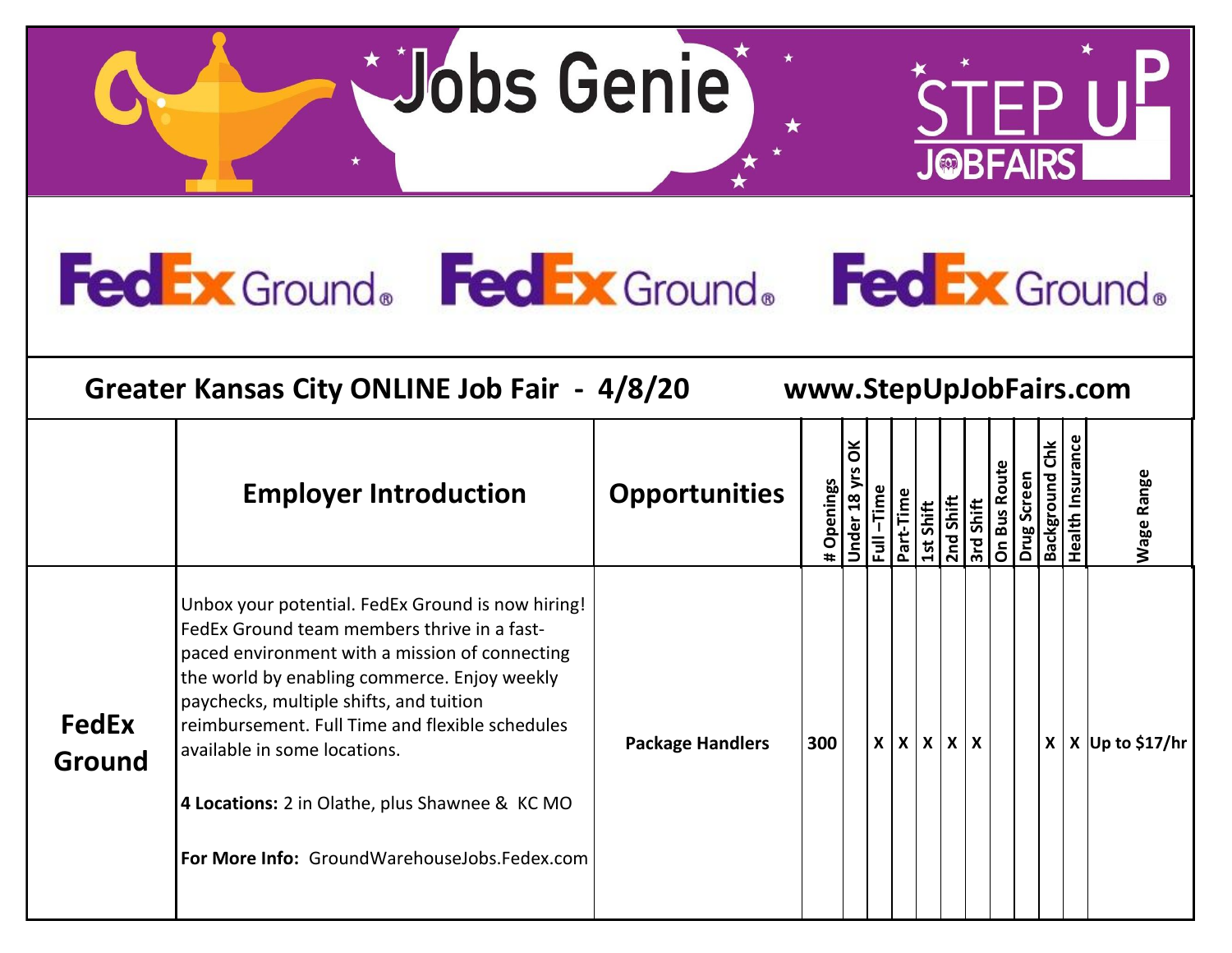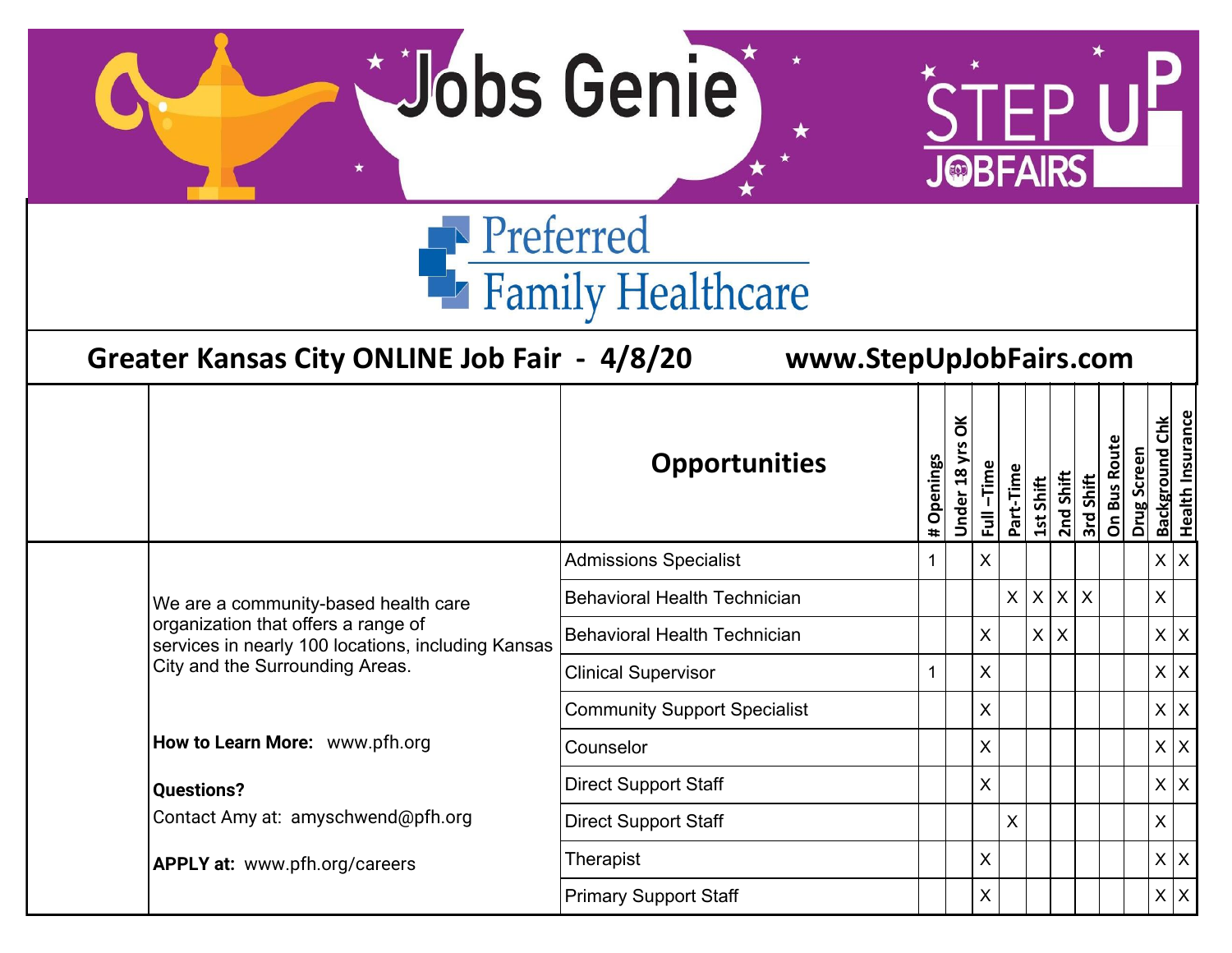|            | <b>Dobs Genie</b>                                                                                                                                                                                                                                                        | <b>J©BFAIRS</b>                                                                                           |  |  |  |  |  |  |  |
|------------|--------------------------------------------------------------------------------------------------------------------------------------------------------------------------------------------------------------------------------------------------------------------------|-----------------------------------------------------------------------------------------------------------|--|--|--|--|--|--|--|
|            | PRA<br>Health<br>Sciences                                                                                                                                                                                                                                                | PRA<br>Health<br>Sciences                                                                                 |  |  |  |  |  |  |  |
|            | Greater Kansas City ONLINE Job Fair - 4/8/20                                                                                                                                                                                                                             | www.StepUpJobFairs.com                                                                                    |  |  |  |  |  |  |  |
|            | <b>Introduction</b>                                                                                                                                                                                                                                                      | <b>Opportunities</b>                                                                                      |  |  |  |  |  |  |  |
|            | Have some free time? Help us advance medicine! We are a<br>contract research organization committed to developing life-<br>imroving medications through our clinical trial management<br>and clinical development services. Location: 9755 Ridge Dr.<br>Lenexa, KS 66219 | Clinical trials of varying lengths are available and can<br>make you feel rich, famous, and good looking! |  |  |  |  |  |  |  |
| <b>PRA</b> | <b>HOW TO APPLY</b><br>Call our recruiting line at 913-234-2828<br><b>How to Learn More</b><br>www.prastudies.com/Lenexa                                                                                                                                                 | Call to learn more or to apply.<br>Your future looks bright!                                              |  |  |  |  |  |  |  |